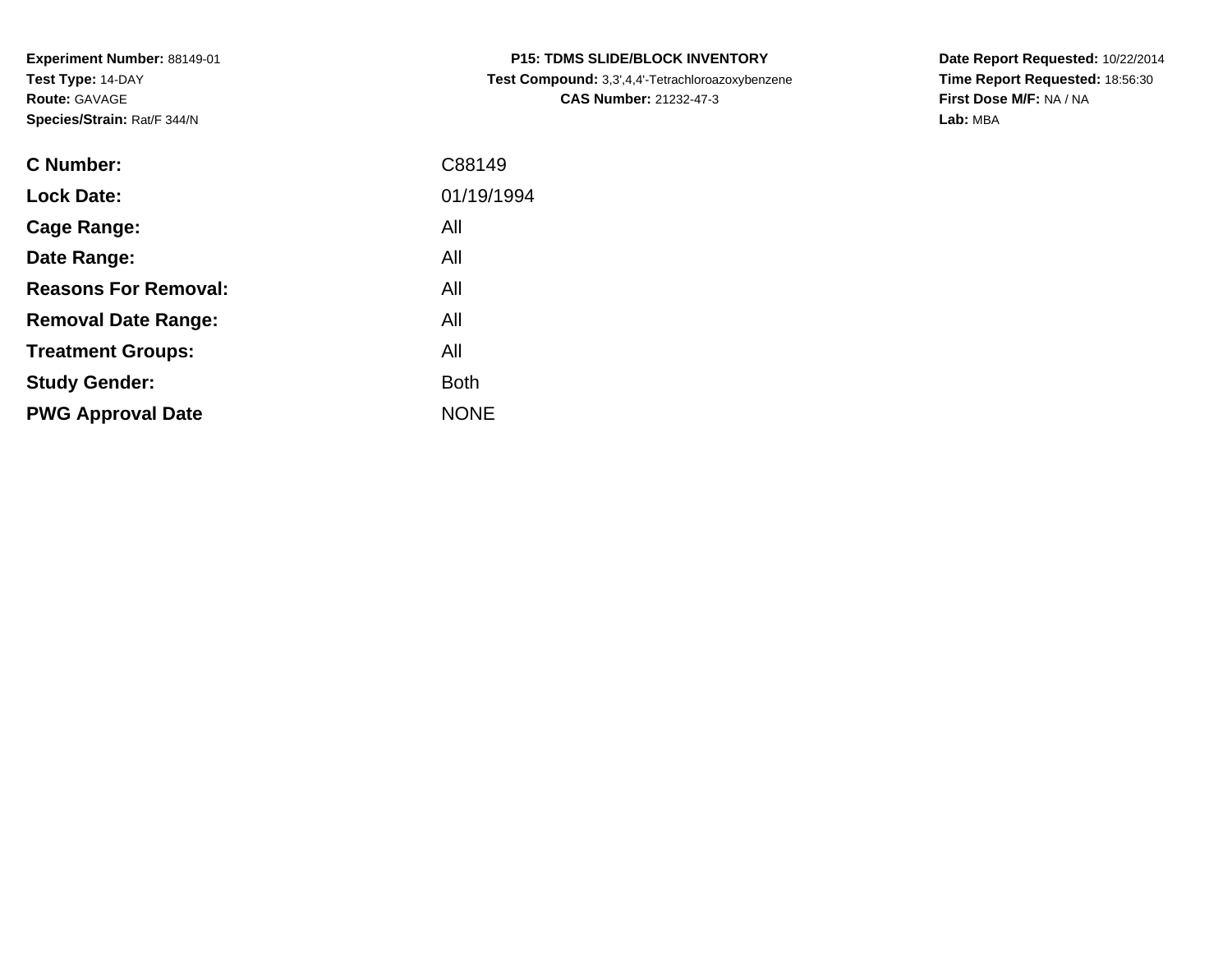**Test Type:** 14-DAY

**Route:** GAVAGE

5

**Species/Strain:** Rat/F 344/N

<sup>00005</sup> MB176G-5 ................ ................ Y N

## **P15: TDMS SLIDE/BLOCK INVENTORY**

**Test Compound:** 3,3',4,4'-Tetrachloroazoxybenzene

**CAS Number:** 21232-47-3

**Date Report Requested:** 10/22/2014**Time Report Requested:** 18:56:30**First Dose M/F:** NA / NA**Lab:** MBA

| <b>SPECIES: Rat</b><br>STRAIN: F 344/N |                                 |                        |                          |                          |                             |
|----------------------------------------|---------------------------------|------------------------|--------------------------|--------------------------|-----------------------------|
| CID<br><b>NUMBER</b>                   | <b>INDIVIDUAL</b><br>ANIMAL NO. | <b>HISTO</b><br>NUMBER | NMBR OF<br><b>SLIDES</b> | NMBR OF<br><b>BLOCKS</b> | <b>WET</b><br><b>TISSUE</b> |
|                                        | 00001                           | MB176G-1               |                          | .                        | ΄ Ν                         |
| $\overline{2}$                         | 00002                           | MB176G-2               |                          | .                        | ΄N                          |
| 3                                      | 00003                           | MB176G-3               |                          | .                        | Y N                         |
| 4                                      | 00004                           | MB176G-4               | .                        | .                        | 'N                          |

 IN MY OPINION THIS MATERIAL IS OF SUFFICIENT QUALITY TO BE RETAINED IN THECARCINOGENESIS REPOSITORY UNLESS THE MATERIAL IS MARKED WITH AN ASTERISK

REVIEWED BY REPOSITORY SUPERVISOR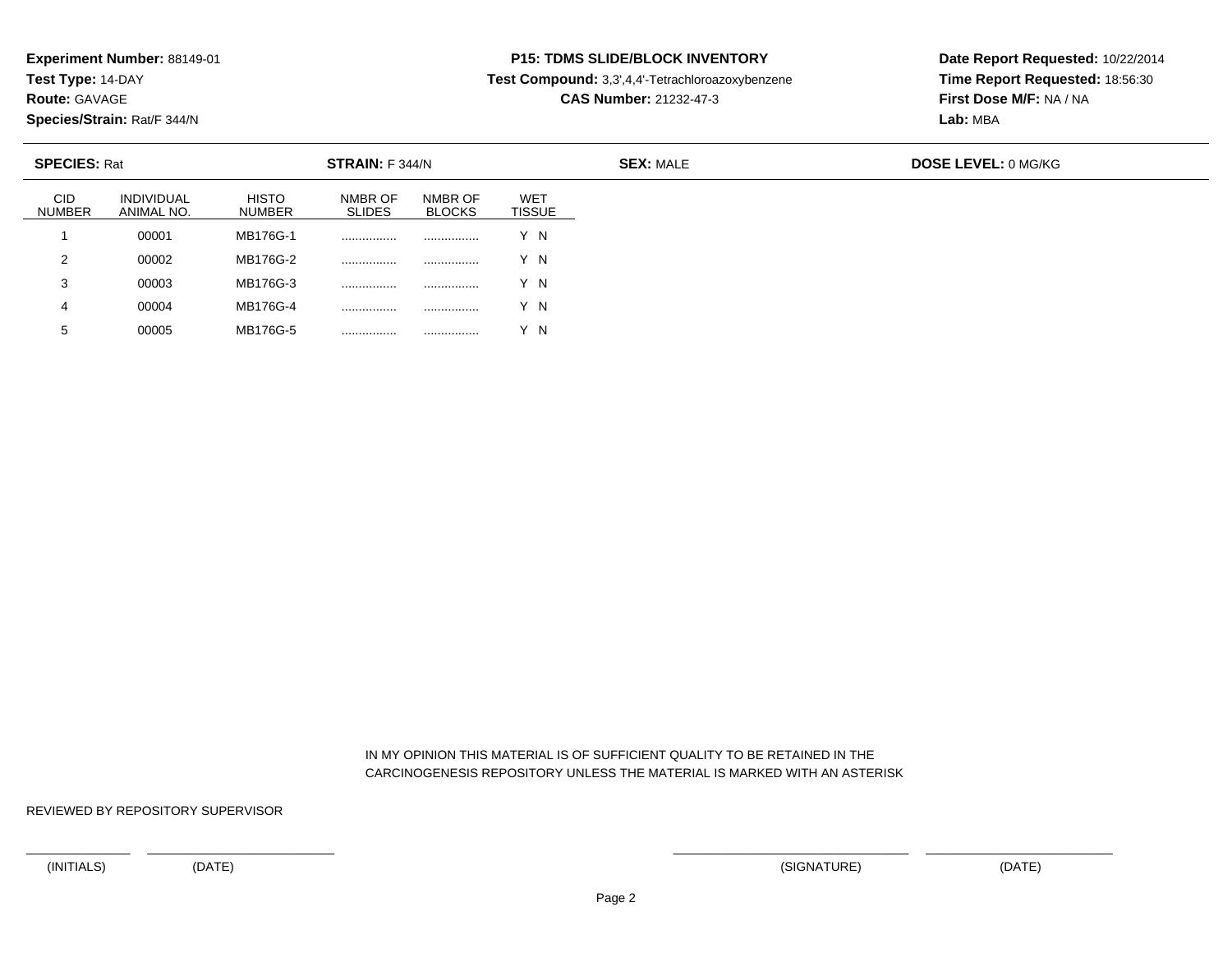**Test Type:** 14-DAY

**Route:** GAVAGE

10

**Species/Strain:** Rat/F 344/N

## **P15: TDMS SLIDE/BLOCK INVENTORY**

**Test Compound:** 3,3',4,4'-Tetrachloroazoxybenzene

**CAS Number:** 21232-47-3

**Date Report Requested:** 10/22/2014**Time Report Requested:** 18:56:30**First Dose M/F:** NA / NA**Lab:** MBA

| <b>SPECIES: Rat</b><br>STRAIN: F 344/N |                                 |                               |                          |                          |                      | <b>SEX: MALE</b> | <b>DOSE LEVEL: 12.5</b><br>MG/KG |
|----------------------------------------|---------------------------------|-------------------------------|--------------------------|--------------------------|----------------------|------------------|----------------------------------|
| <b>CID</b><br><b>NUMBER</b>            | <b>INDIVIDUAL</b><br>ANIMAL NO. | <b>HISTO</b><br><b>NUMBER</b> | NMBR OF<br><b>SLIDES</b> | NMBR OF<br><b>BLOCKS</b> | WET<br><b>TISSUE</b> |                  |                                  |
| 6                                      | 00006                           | MB176G-6                      |                          | .                        | Y N                  |                  |                                  |
| ⇁                                      | 00007                           | MB176G-7                      |                          |                          | Y N                  |                  |                                  |
| 8                                      | 00008                           | MB176G-8                      |                          |                          | Y N                  |                  |                                  |
| 9                                      | 00009                           | MB176G-9                      |                          | .                        | Y N                  |                  |                                  |

 IN MY OPINION THIS MATERIAL IS OF SUFFICIENT QUALITY TO BE RETAINED IN THECARCINOGENESIS REPOSITORY UNLESS THE MATERIAL IS MARKED WITH AN ASTERISK

REVIEWED BY REPOSITORY SUPERVISOR

<sup>00010</sup> MB176G-10 ................ ................ Y N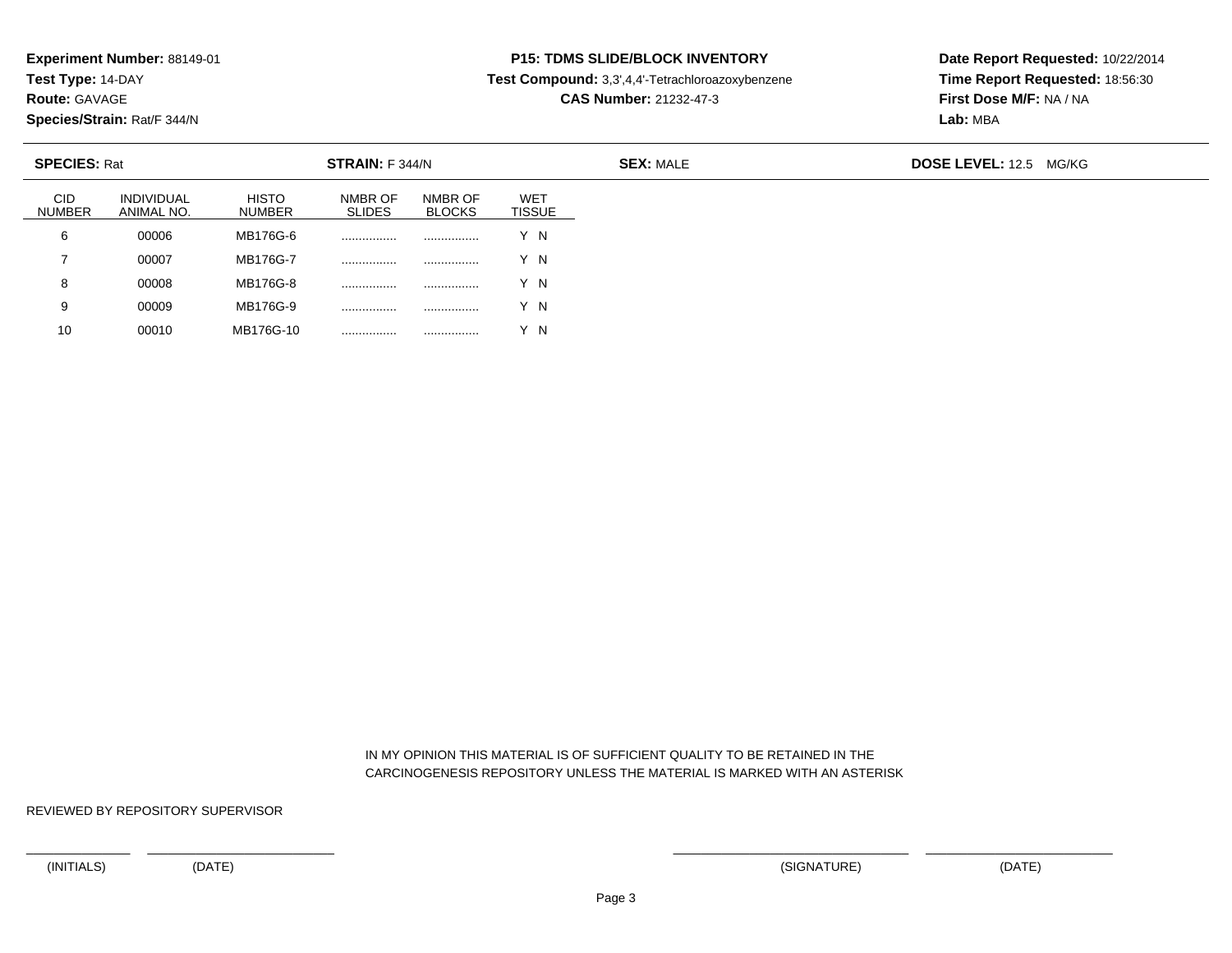**Test Type:** 14-DAY

**Route:** GAVAGE

15

**Species/Strain:** Rat/F 344/N

<sup>00015</sup> MB176G-15 ................ ................ Y N

# **P15: TDMS SLIDE/BLOCK INVENTORY**

**Test Compound:** 3,3',4,4'-Tetrachloroazoxybenzene

**CAS Number:** 21232-47-3

**Date Report Requested:** 10/22/2014**Time Report Requested:** 18:56:30**First Dose M/F:** NA / NA**Lab:** MBA

| <b>SPECIES: Rat</b><br>STRAIN: F 344/N |                          |                        |                          |                          |                             |
|----------------------------------------|--------------------------|------------------------|--------------------------|--------------------------|-----------------------------|
| <b>CID</b><br><b>NUMBER</b>            | INDIVIDUAL<br>ANIMAL NO. | <b>HISTO</b><br>NUMBER | NMBR OF<br><b>SLIDES</b> | NMBR OF<br><b>BLOCKS</b> | <b>WET</b><br><b>TISSUE</b> |
| 11                                     | 00011                    | MB176G-11              |                          | .                        | Y N                         |
| 12                                     | 00012                    | MB176G-12              |                          | .                        | Y N                         |
| 13                                     | 00013                    | MB176G-13              |                          | .                        | Y N                         |
| 14                                     | 00014                    | MB176G-14              | .                        |                          | Y N                         |

 IN MY OPINION THIS MATERIAL IS OF SUFFICIENT QUALITY TO BE RETAINED IN THECARCINOGENESIS REPOSITORY UNLESS THE MATERIAL IS MARKED WITH AN ASTERISK

REVIEWED BY REPOSITORY SUPERVISOR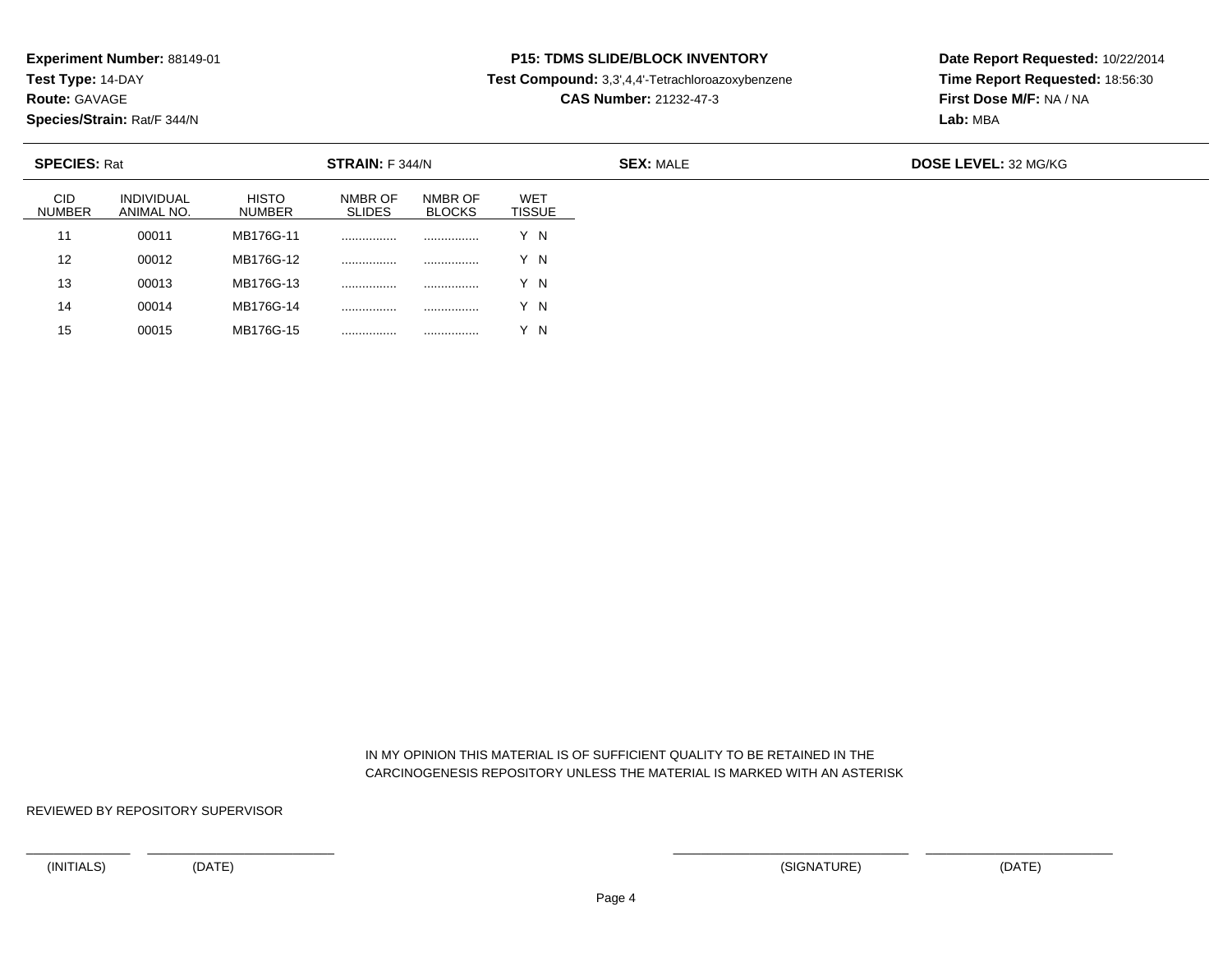**Test Type:** 14-DAY

**Route:** GAVAGE

20

**Species/Strain:** Rat/F 344/N

<sup>00020</sup> MB176G-20 ................ ................ Y N

# **P15: TDMS SLIDE/BLOCK INVENTORY**

**Test Compound:** 3,3',4,4'-Tetrachloroazoxybenzene

**CAS Number:** 21232-47-3

**Date Report Requested:** 10/22/2014**Time Report Requested:** 18:56:30**First Dose M/F:** NA / NA**Lab:** MBA

| <b>SPECIES: Rat</b><br>STRAIN: F 344/N |                          |                               |                          |                          |                             |
|----------------------------------------|--------------------------|-------------------------------|--------------------------|--------------------------|-----------------------------|
| <b>CID</b><br><b>NUMBER</b>            | INDIVIDUAL<br>ANIMAL NO. | <b>HISTO</b><br><b>NUMBER</b> | NMBR OF<br><b>SLIDES</b> | NMBR OF<br><b>BLOCKS</b> | <b>WET</b><br><b>TISSUE</b> |
| 16                                     | 00016                    | MB176G-16                     |                          | .                        | Y N                         |
| 17                                     | 00017                    | MB176G-17                     |                          | .                        | Y N                         |
| 18                                     | 00018                    | MB176G-18                     |                          | .                        | Y N                         |
| 19                                     | 00019                    | MB176G-19                     | .                        |                          | ΄Ν                          |

 IN MY OPINION THIS MATERIAL IS OF SUFFICIENT QUALITY TO BE RETAINED IN THECARCINOGENESIS REPOSITORY UNLESS THE MATERIAL IS MARKED WITH AN ASTERISK

REVIEWED BY REPOSITORY SUPERVISOR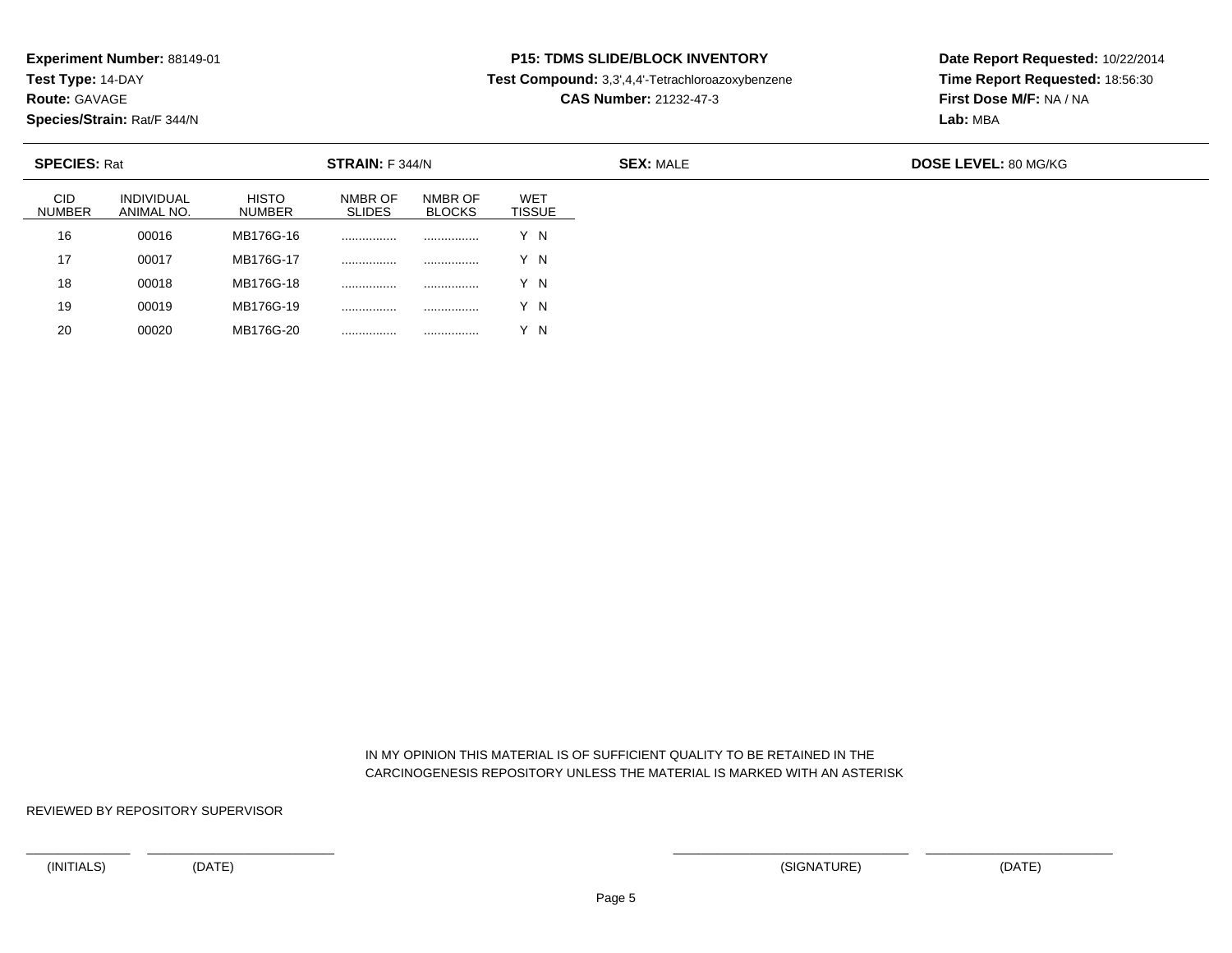**Test Type:** 14-DAY

**Route:** GAVAGE

25

**Species/Strain:** Rat/F 344/N

#### **P15: TDMS SLIDE/BLOCK INVENTORY**

**Test Compound:** 3,3',4,4'-Tetrachloroazoxybenzene

**CAS Number:** 21232-47-3

**Date Report Requested:** 10/22/2014**Time Report Requested:** 18:56:30**First Dose M/F:** NA / NA**Lab:** MBA

| <b>SPECIES: Rat</b><br>STRAIN: F 344/N |                                 |                               |                          |                          |                             | <b>SEX: MALE</b> | <b>DOSE LEVEL: 200</b> | MG/KG |
|----------------------------------------|---------------------------------|-------------------------------|--------------------------|--------------------------|-----------------------------|------------------|------------------------|-------|
| <b>CID</b><br><b>NUMBER</b>            | <b>INDIVIDUAL</b><br>ANIMAL NO. | <b>HISTO</b><br><b>NUMBER</b> | NMBR OF<br><b>SLIDES</b> | NMBR OF<br><b>BLOCKS</b> | <b>WET</b><br><b>TISSUE</b> |                  |                        |       |
| 21                                     | 00021                           | MB176G-21                     |                          |                          | Y N                         |                  |                        |       |
| 22                                     | 00022                           | MB176G-22                     |                          | .                        | Y N                         |                  |                        |       |
| 23                                     | 00023                           | MB176G-23                     |                          | .                        | Y N                         |                  |                        |       |
| 24                                     | 00024                           | MB176G-24                     | .                        | .                        | Y N                         |                  |                        |       |

 IN MY OPINION THIS MATERIAL IS OF SUFFICIENT QUALITY TO BE RETAINED IN THECARCINOGENESIS REPOSITORY UNLESS THE MATERIAL IS MARKED WITH AN ASTERISK

REVIEWED BY REPOSITORY SUPERVISOR

<sup>00025</sup> MB176G-25 ................ ................ Y N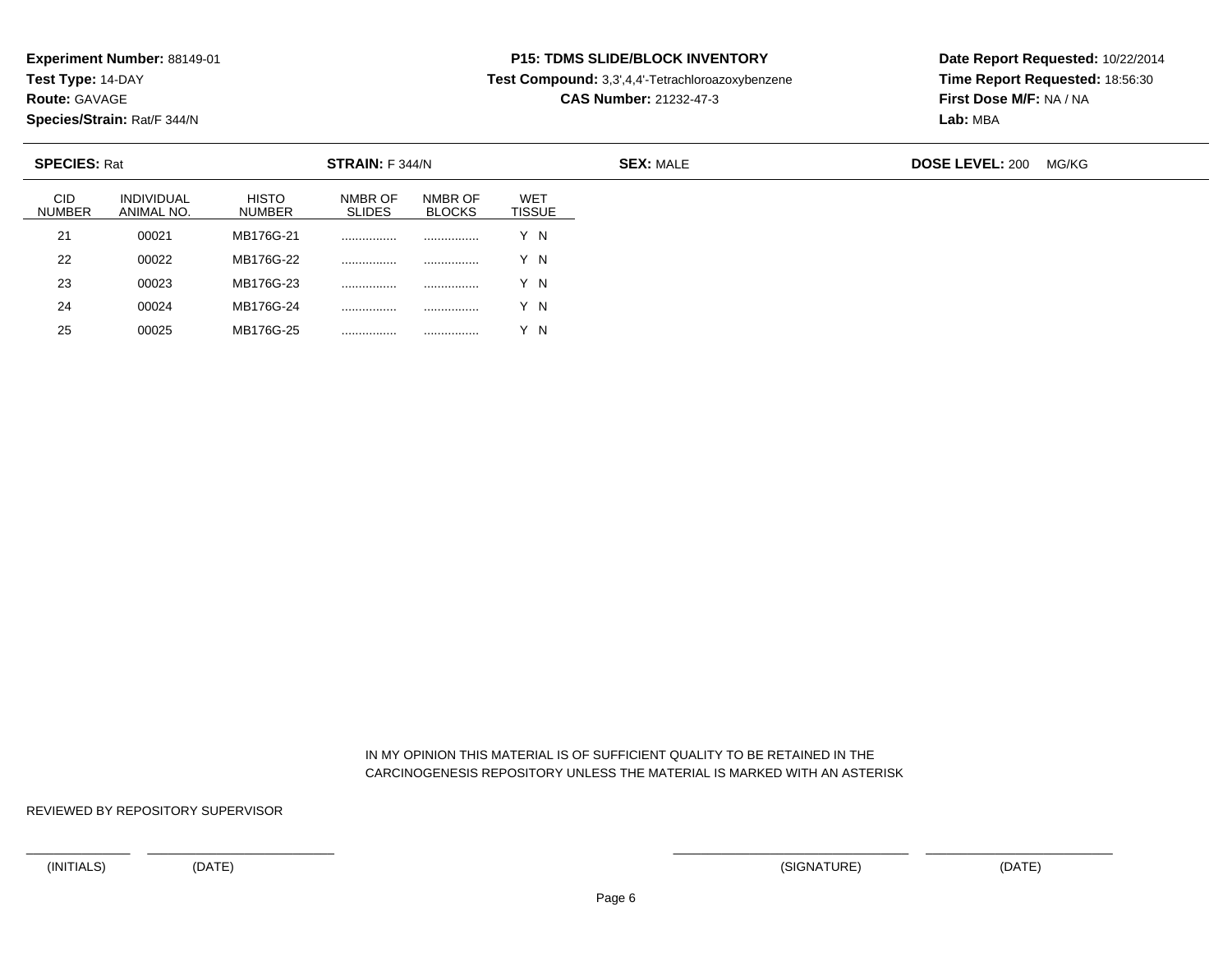**Test Type:** 14-DAY

**Route:** GAVAGE

30

**Species/Strain:** Rat/F 344/N

<sup>00030</sup> MB176G-30 ................ ................ Y N

## **P15: TDMS SLIDE/BLOCK INVENTORY**

**Test Compound:** 3,3',4,4'-Tetrachloroazoxybenzene

**CAS Number:** 21232-47-3

**Date Report Requested:** 10/22/2014**Time Report Requested:** 18:56:30**First Dose M/F:** NA / NA**Lab:** MBA

| <b>SPECIES: Rat</b><br>STRAIN: F 344/N |                                 |                               |                          |                          |                      | <b>SEX: MALE</b> | <b>DOSE LEVEL: 500</b> | MG/KG |
|----------------------------------------|---------------------------------|-------------------------------|--------------------------|--------------------------|----------------------|------------------|------------------------|-------|
| <b>CID</b><br><b>NUMBER</b>            | <b>INDIVIDUAL</b><br>ANIMAL NO. | <b>HISTO</b><br><b>NUMBER</b> | NMBR OF<br><b>SLIDES</b> | NMBR OF<br><b>BLOCKS</b> | WET<br><b>TISSUE</b> |                  |                        |       |
| 26                                     | 00026                           | MB176G-26                     |                          |                          | Y N                  |                  |                        |       |
| 27                                     | 00027                           | MB176G-27                     |                          |                          | Y N                  |                  |                        |       |
| 28                                     | 00028                           | MB176G-28                     |                          |                          | Y N                  |                  |                        |       |
| 29                                     | 00029                           | MB176G-29                     | .                        | .                        | Y N                  |                  |                        |       |

 IN MY OPINION THIS MATERIAL IS OF SUFFICIENT QUALITY TO BE RETAINED IN THECARCINOGENESIS REPOSITORY UNLESS THE MATERIAL IS MARKED WITH AN ASTERISK

REVIEWED BY REPOSITORY SUPERVISOR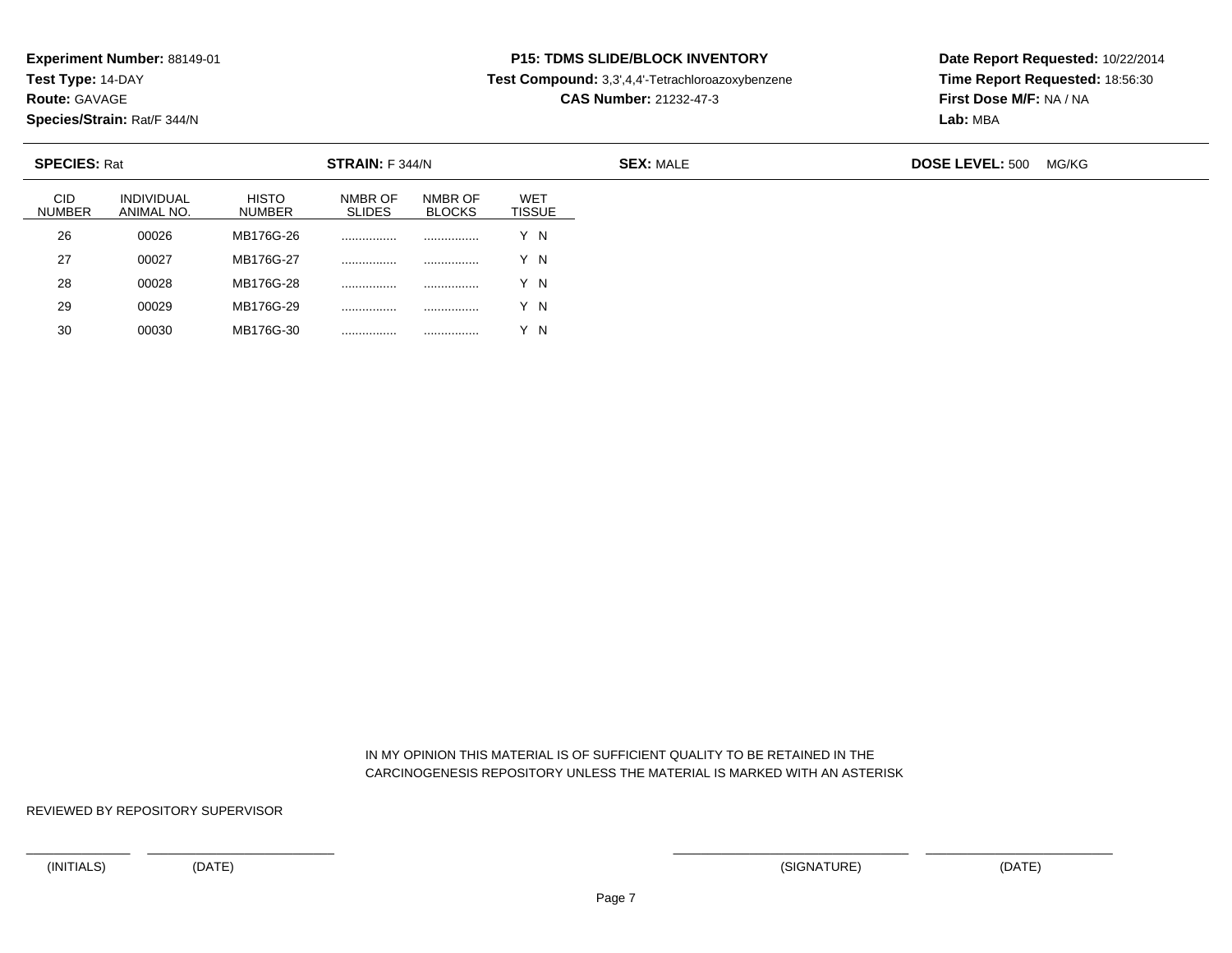**Test Type:** 14-DAY

**Route:** GAVAGE

35

**Species/Strain:** Rat/F 344/N

## **P15: TDMS SLIDE/BLOCK INVENTORY**

**Test Compound:** 3,3',4,4'-Tetrachloroazoxybenzene

**CAS Number:** 21232-47-3

**Date Report Requested:** 10/22/2014**Time Report Requested:** 18:56:30**First Dose M/F:** NA / NA**Lab:** MBA

| <b>SPECIES: Rat</b><br>STRAIN: F 344/N |                                 |                        |                          |                          |                             |
|----------------------------------------|---------------------------------|------------------------|--------------------------|--------------------------|-----------------------------|
| <b>CID</b><br><b>NUMBER</b>            | <b>INDIVIDUAL</b><br>ANIMAL NO. | <b>HISTO</b><br>NUMBER | NMBR OF<br><b>SLIDES</b> | NMBR OF<br><b>BLOCKS</b> | <b>WET</b><br><b>TISSUE</b> |
| 31                                     | 00031                           | MB176G-31              | .                        | .                        | Y N                         |
| 32                                     | 00032                           | MB176G-32              | .                        | .                        | Y N                         |
| 33                                     | 00033                           | MB176G-33              |                          | .                        | Y N                         |
| 34                                     | 00034                           | MB176G-34              |                          | .                        | ΄N                          |

 IN MY OPINION THIS MATERIAL IS OF SUFFICIENT QUALITY TO BE RETAINED IN THECARCINOGENESIS REPOSITORY UNLESS THE MATERIAL IS MARKED WITH AN ASTERISK

REVIEWED BY REPOSITORY SUPERVISOR

<sup>00035</sup> MB176G-35 ................ ................ Y N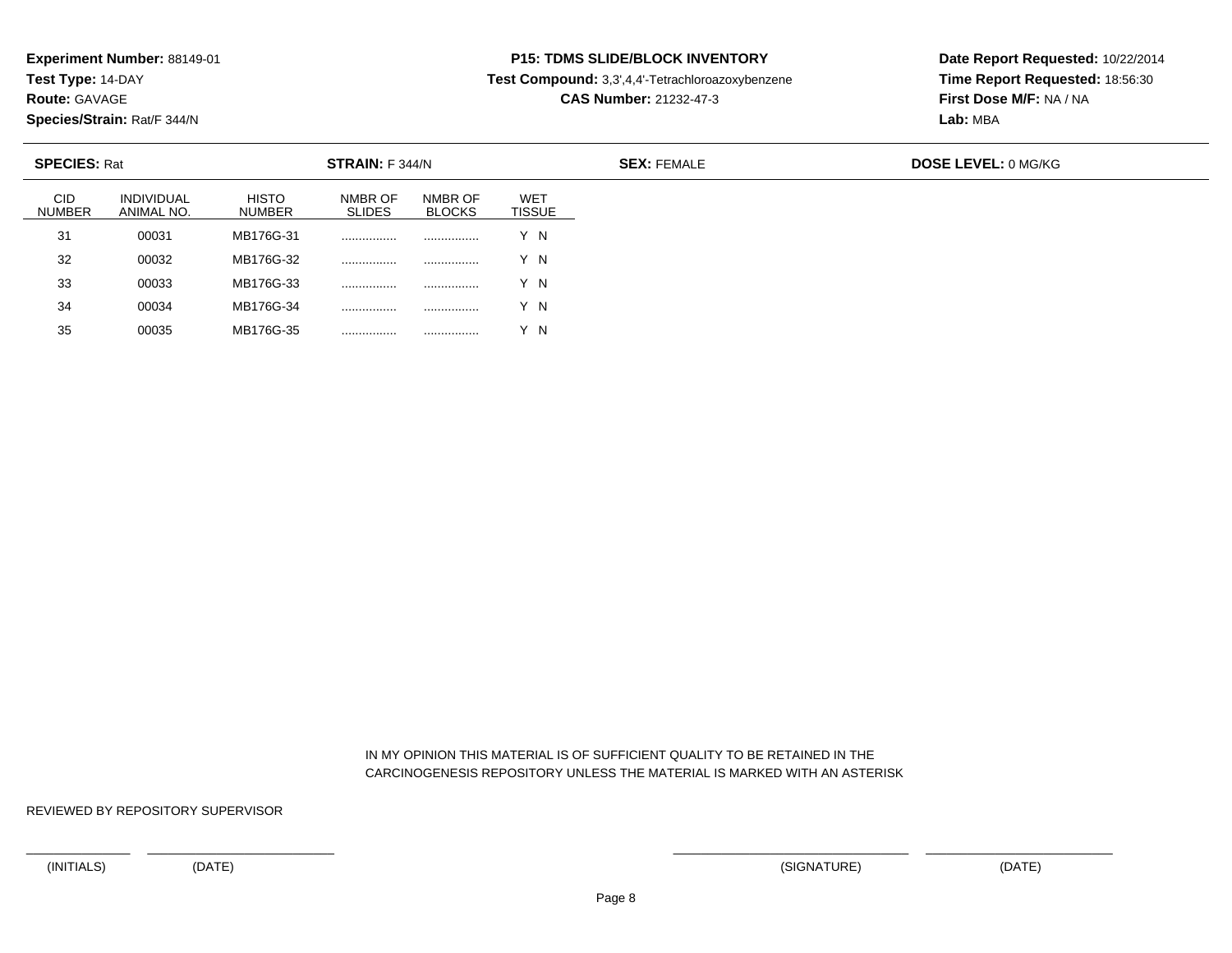**Test Type:** 14-DAY

**Route:** GAVAGE

40

**Species/Strain:** Rat/F 344/N

<sup>00040</sup> MB176G-40 ................ ................ Y N

## **P15: TDMS SLIDE/BLOCK INVENTORY**

**Test Compound:** 3,3',4,4'-Tetrachloroazoxybenzene

**CAS Number:** 21232-47-3

**Date Report Requested:** 10/22/2014**Time Report Requested:** 18:56:30**First Dose M/F:** NA / NA**Lab:** MBA

| <b>SPECIES: Rat</b><br>STRAIN: F 344/N |                                 |                               |                          |                          |                             | <b>SEX: FEMALE</b> | DOSE LEVEL: 12.5 MG/KG |
|----------------------------------------|---------------------------------|-------------------------------|--------------------------|--------------------------|-----------------------------|--------------------|------------------------|
| <b>CID</b><br><b>NUMBER</b>            | <b>INDIVIDUAL</b><br>ANIMAL NO. | <b>HISTO</b><br><b>NUMBER</b> | NMBR OF<br><b>SLIDES</b> | NMBR OF<br><b>BLOCKS</b> | <b>WET</b><br><b>TISSUE</b> |                    |                        |
| 36                                     | 00036                           | MB176G-36                     |                          |                          | Y N                         |                    |                        |
| 37                                     | 00037                           | MB176G-37                     |                          |                          | Y N                         |                    |                        |
| 38                                     | 00038                           | MB176G-38                     |                          | .                        | Y N                         |                    |                        |
| 39                                     | 00039                           | MB176G-39                     |                          |                          | Y N                         |                    |                        |

 IN MY OPINION THIS MATERIAL IS OF SUFFICIENT QUALITY TO BE RETAINED IN THECARCINOGENESIS REPOSITORY UNLESS THE MATERIAL IS MARKED WITH AN ASTERISK

REVIEWED BY REPOSITORY SUPERVISOR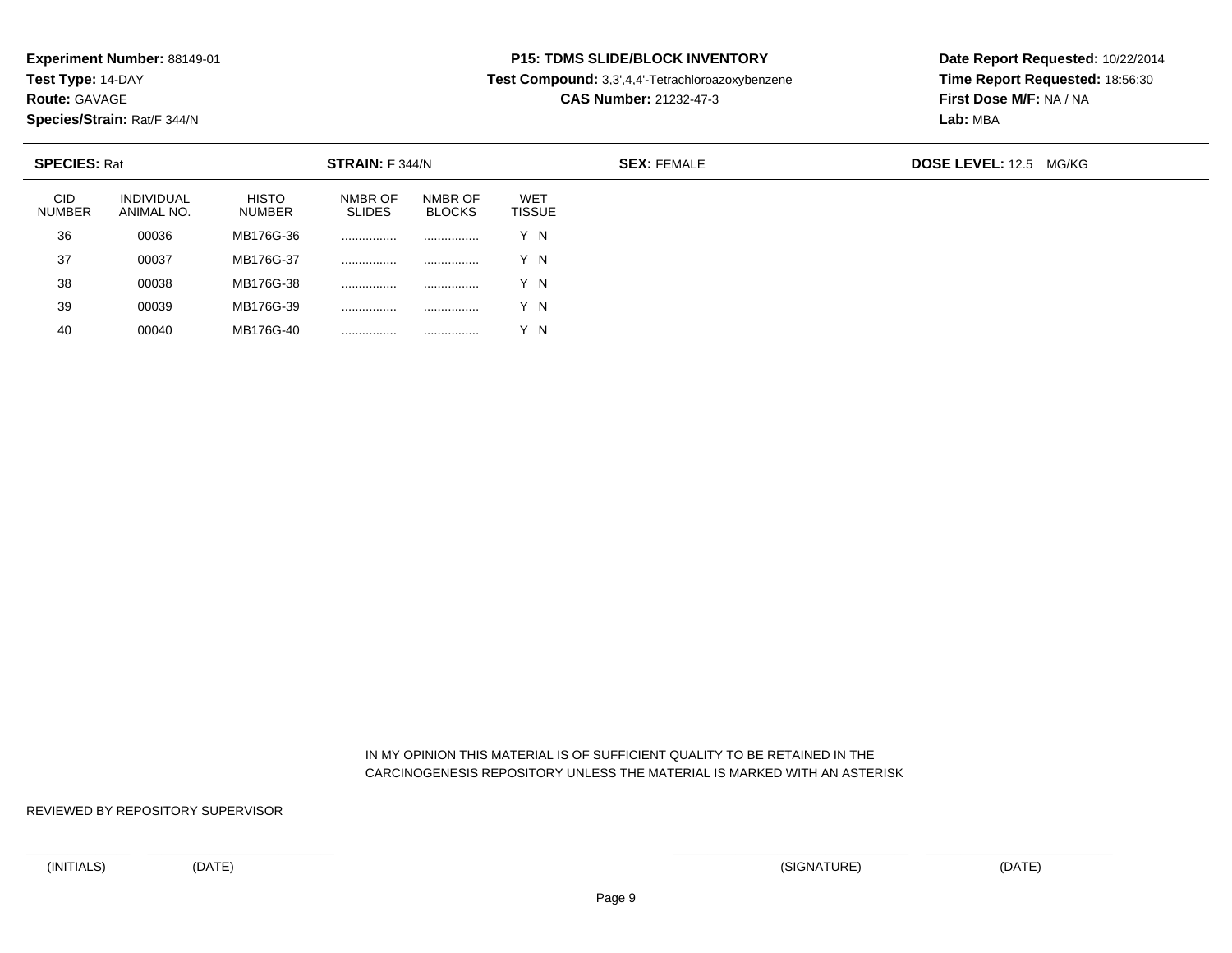**Test Type:** 14-DAY

**Route:** GAVAGE

45

**Species/Strain:** Rat/F 344/N

### **P15: TDMS SLIDE/BLOCK INVENTORY**

**Test Compound:** 3,3',4,4'-Tetrachloroazoxybenzene

**CAS Number:** 21232-47-3

**Date Report Requested:** 10/22/2014**Time Report Requested:** 18:56:30**First Dose M/F:** NA / NA**Lab:** MBA

| <b>SPECIES: Rat</b>         |                                 |                        | STRAIN: F 344/N          |                          | <b>SEX: FEMALE</b>          | <b>DOSE LEVEL: 32 MG/KG</b> |  |
|-----------------------------|---------------------------------|------------------------|--------------------------|--------------------------|-----------------------------|-----------------------------|--|
| <b>CID</b><br><b>NUMBER</b> | <b>INDIVIDUAL</b><br>ANIMAL NO. | <b>HISTO</b><br>NUMBER | NMBR OF<br><b>SLIDES</b> | NMBR OF<br><b>BLOCKS</b> | <b>WET</b><br><b>TISSUE</b> |                             |  |
| 41                          | 00041                           | MB176G-41              | .                        |                          | Y N                         |                             |  |
| 42                          | 00042                           | MB176G-42              |                          |                          | Y N                         |                             |  |
| 43                          | 00043                           | MB176G-43              | .                        | .                        | Y N                         |                             |  |
| 44                          | 00044                           | MB176G-44              |                          | .                        | Y N                         |                             |  |

 IN MY OPINION THIS MATERIAL IS OF SUFFICIENT QUALITY TO BE RETAINED IN THECARCINOGENESIS REPOSITORY UNLESS THE MATERIAL IS MARKED WITH AN ASTERISK

REVIEWED BY REPOSITORY SUPERVISOR

<sup>00045</sup> MB176G-45 ................ ................ Y N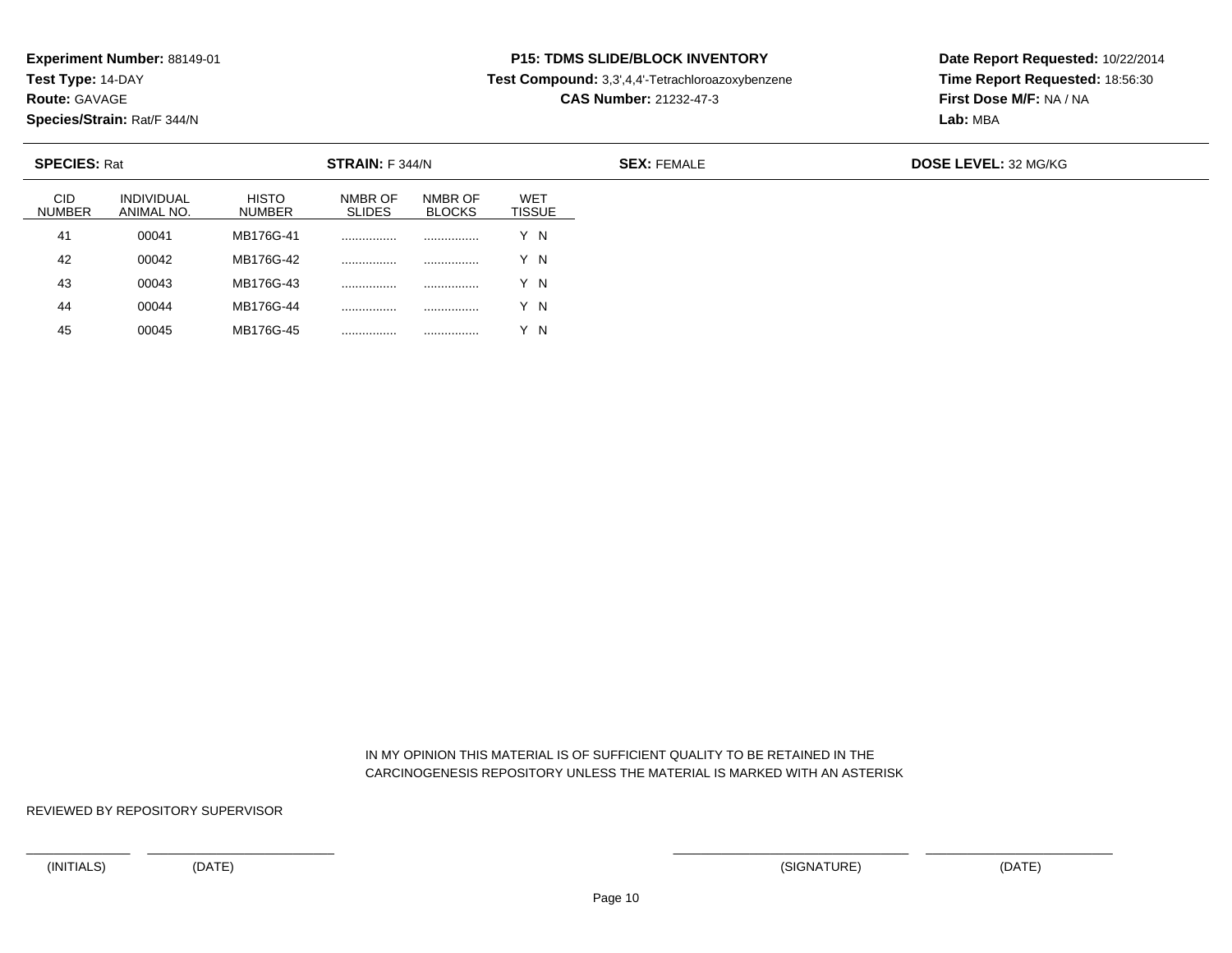**Test Type:** 14-DAY

**Route:** GAVAGE

50

**Species/Strain:** Rat/F 344/N

<sup>00050</sup> MB176G-50 ................ ................ Y N

## **P15: TDMS SLIDE/BLOCK INVENTORY**

**Test Compound:** 3,3',4,4'-Tetrachloroazoxybenzene

**CAS Number:** 21232-47-3

**Date Report Requested:** 10/22/2014**Time Report Requested:** 18:56:30**First Dose M/F:** NA / NA**Lab:** MBA

| <b>SPECIES: Rat</b><br>STRAIN: F 344/N |                                 |                        |                          |                          |                             |
|----------------------------------------|---------------------------------|------------------------|--------------------------|--------------------------|-----------------------------|
| <b>CID</b><br><b>NUMBER</b>            | <b>INDIVIDUAL</b><br>ANIMAL NO. | <b>HISTO</b><br>NUMBER | NMBR OF<br><b>SLIDES</b> | NMBR OF<br><b>BLOCKS</b> | <b>WET</b><br><b>TISSUE</b> |
| 46                                     | 00046                           | MB176G-46              |                          |                          | Y N                         |
| 47                                     | 00047                           | MB176G-47              |                          |                          | Y N                         |
| 48                                     | 00048                           | MB176G-48              |                          | .                        | Y N                         |
| 49                                     | 00049                           | MB176G-49              |                          | .                        | ΄N                          |

 IN MY OPINION THIS MATERIAL IS OF SUFFICIENT QUALITY TO BE RETAINED IN THECARCINOGENESIS REPOSITORY UNLESS THE MATERIAL IS MARKED WITH AN ASTERISK

REVIEWED BY REPOSITORY SUPERVISOR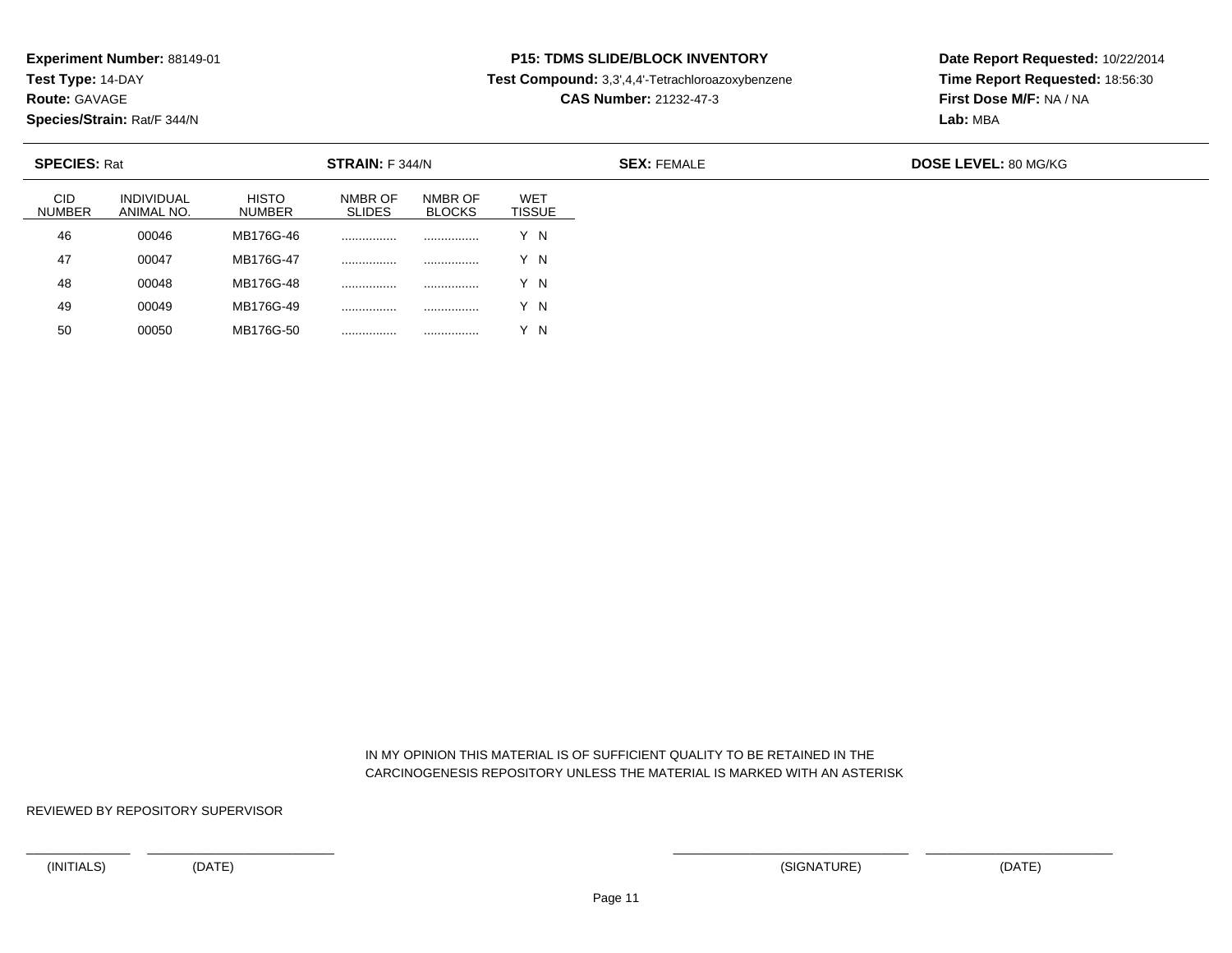**Test Type:** 14-DAY

**Route:** GAVAGE

55

**Species/Strain:** Rat/F 344/N

<sup>00055</sup> MB176G-55 ................ ................ Y N

### **P15: TDMS SLIDE/BLOCK INVENTORY**

**Test Compound:** 3,3',4,4'-Tetrachloroazoxybenzene

**CAS Number:** 21232-47-3

**Date Report Requested:** 10/22/2014**Time Report Requested:** 18:56:30**First Dose M/F:** NA / NA**Lab:** MBA

| <b>SPECIES: Rat</b><br>STRAIN: F 344/N |                                 |                        |                          |                          |                             | <b>SEX: FEMALE</b> | <b>DOSE LEVEL: 200</b> | MG/KG |
|----------------------------------------|---------------------------------|------------------------|--------------------------|--------------------------|-----------------------------|--------------------|------------------------|-------|
| <b>CID</b><br><b>NUMBER</b>            | <b>INDIVIDUAL</b><br>ANIMAL NO. | <b>HISTO</b><br>NUMBER | NMBR OF<br><b>SLIDES</b> | NMBR OF<br><b>BLOCKS</b> | <b>WET</b><br><b>TISSUE</b> |                    |                        |       |
| 51                                     | 00051                           | MB176G-51              |                          |                          | Y N                         |                    |                        |       |
| 52                                     | 00052                           | MB176G-52              |                          |                          | Y N                         |                    |                        |       |
| 53                                     | 00053                           | MB176G-53              |                          | .                        | Y N                         |                    |                        |       |
| 54                                     | 00054                           | MB176G-54              |                          |                          | Y N                         |                    |                        |       |

 IN MY OPINION THIS MATERIAL IS OF SUFFICIENT QUALITY TO BE RETAINED IN THECARCINOGENESIS REPOSITORY UNLESS THE MATERIAL IS MARKED WITH AN ASTERISK

REVIEWED BY REPOSITORY SUPERVISOR